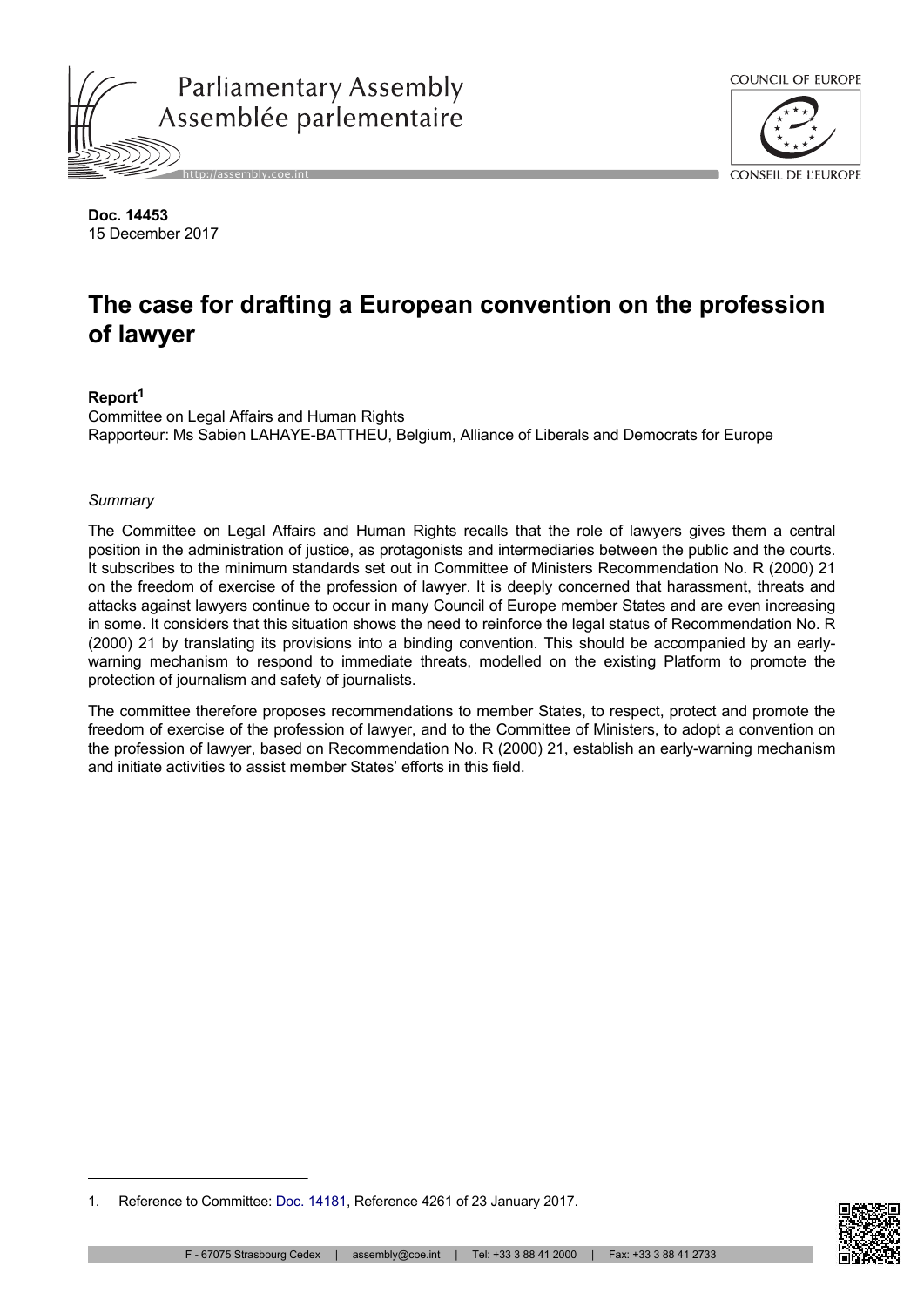#### **Contents Page**

# [A. Draft recommendation.............................................................................................................................. 3](#page-2-0) [B. Explanatory memorandum by Ms Sabien Lahaye-Battheu, rapporteur.....................................................5](#page-4-0) [1. Introduction.......................................................................................................................................... 5](#page-4-0) [2. The role of lawyers as actors of justice, protecting rights and upholding the rule of law.......................5](#page-4-0) [3. The situation of lawyers in Europe today............................................................................................. 6](#page-5-0) [4. Existing international standards..........................................................................................................11](#page-10-0) [5. The need for a convention on the profession of lawyer...................................................................... 11](#page-10-0) [6. Possible scope and content of a convention on the profession of lawyer...........................................12](#page-11-0) [7. Conclusions and recommendations................................................................................................... 14](#page-13-0)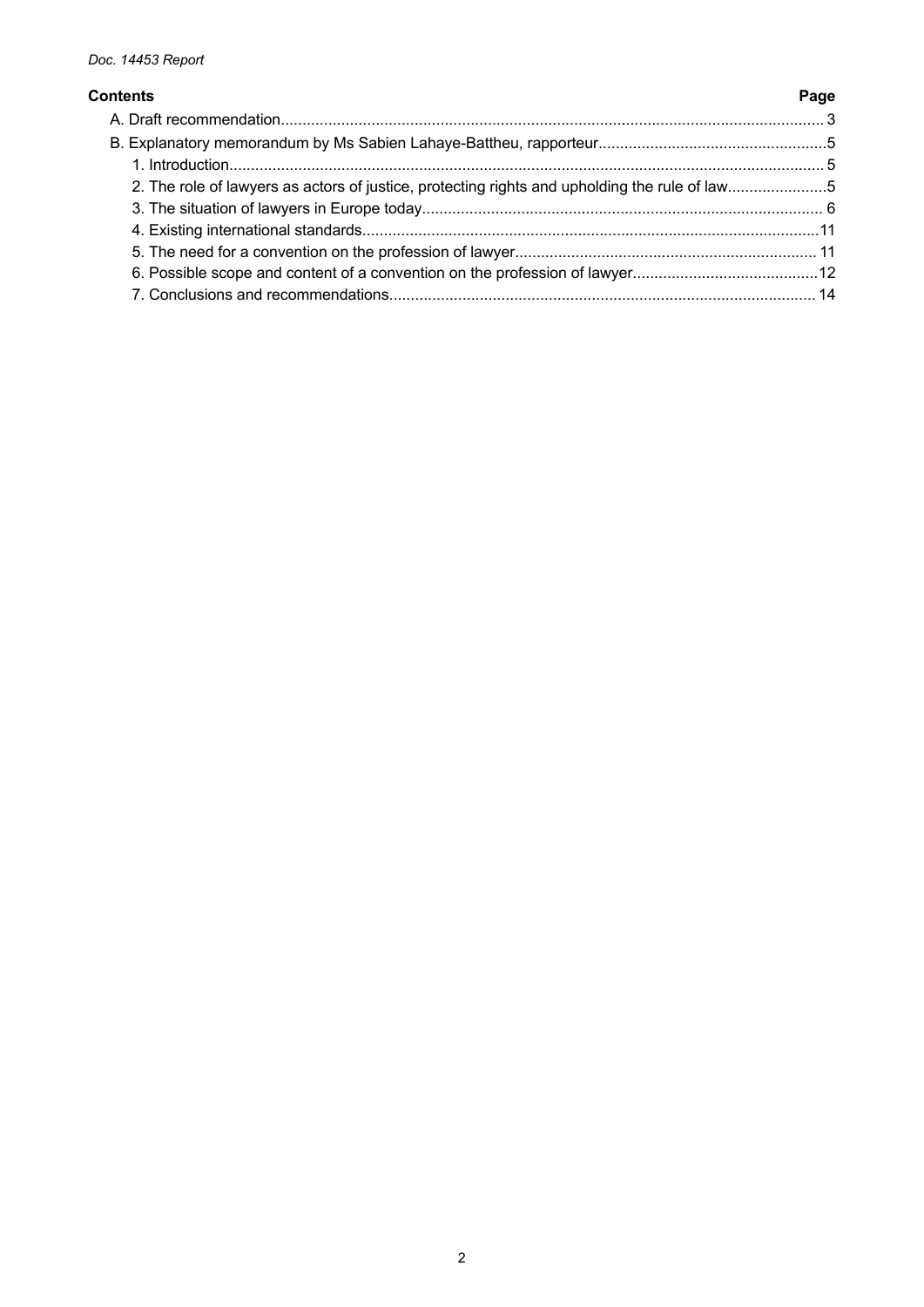### <span id="page-2-0"></span>**A. Draft recommendation<sup>2</sup>**

1. The Parliamentary Assembly concurs with the view of the European Court of Human Rights that the specific role of lawyers gives them a central position in the administration of justice, as protagonists and intermediaries between the public and the courts. They play a key role in ensuring that the courts, whose mission is fundamental in a State based on the rule of law, enjoy public confidence. For members of the public to have confidence in the administration of justice they must have confidence in the ability of the legal profession to provide effective representation.

2. The Assembly subscribes to the minimum standards set out in Committee of Ministers' Recommendation No. R (2000) 21 to member States on the freedom of exercise of the profession of lawyer. It recalls that these standards, although non-binding, are intended to elaborate upon and give practical effect to principles flowing from binding obligations, notably those of the European Convention on Human Rights (ETS No. 5).

3. It is therefore a matter of utmost concern that harassment, threats and attacks against lawyers continue to occur in many Council of Europe member States and are even increasing in some of them, where they have become widespread and systematic and are apparently the result of deliberate policy. These include, amongst other things: killings, which are sometimes inadequately investigated by the authorities; physical violence, including by public officials; threats, unjustified public criticism and identification of lawyers with their clients, including by leading politicians; abuse of criminal proceedings to punish lawyers or remove them from certain cases; violation of legal professional privilege through unlawful monitoring of clients' consultations with their lawyers, search and seizure, interrogation of lawyers as witnesses in their clients' criminal cases; abuse of disciplinary proceedings; and various structural and procedural failures to establish and implement effective guarantees of lawyers' independence.

4. The Assembly considers that this situation shows the need to reinforce the legal status of Recommendation No. R (2000) 21 by translating its provisions into a binding instrument in the form of a convention, with an effective control mechanism. Such a convention could also become a source of binding standards on the wider international level by allowing non-member States to accede to it.

5. Given the role of lawyers in the day-to-day protection of individual rights, including in ongoing judicial proceedings, the Assembly considers that there is also a need for an early-warning mechanism to respond to immediate threats to their safety and independence and to their ability to perform their professional duties effectively. It recalls the Council of Europe's existing Platform to promote the protection of journalism and safety of journalists and considers that a similar mechanism would be of equal practical effectiveness, procedural efficiency and technical feasibility in the present context.

6. The Assembly therefore calls on member States of the Council of Europe to fully respect, protect and promote the freedom of exercise of the profession of lawyer, including by effective implementation of Recommendation No. R (2000) 21.

7. The Parliamentary Assembly calls on the Committee of Ministers to:

7.1. draft and adopt a convention on the profession of lawyer, based on the standards set out in Recommendation No. R (2000) 21, and in doing so;

7.1.1. take account also of other relevant instruments, including the Charter of Core Principles of the European Legal Profession of the Council of Bars and Law Societies of Europe, the Turin Principles of Professional Conduct for the Legal Profession in the 21st Century of the Union internationale des avocats and the Standards for the Independence of the Legal Profession, the International Principles on Conduct for the Legal Profession and the Guide for Establishing and Maintaining Complaints and Discipline Procedures of the International Bar Association;

7.1.2. ensure that guarantees in relation to fundamental issues such as access to a lawyer and lawyers' access to their clients, legal professional privilege and the confidentiality of lawyer– client communications are reinforced as necessary in order to respond to developments in the surrounding legal and regulatory context, including measures introduced to counter corruption, money laundering and terrorism;

7.1.3. include an effective control mechanism, giving particular consideration to the option of a committee of experts examining periodic reports submitted by States parties, with the possibility for civil society organisations, including lawyers' associations, to make submissions;

<sup>2.</sup> Draft recommendation adopted unanimously by the committee on 12 December 2017.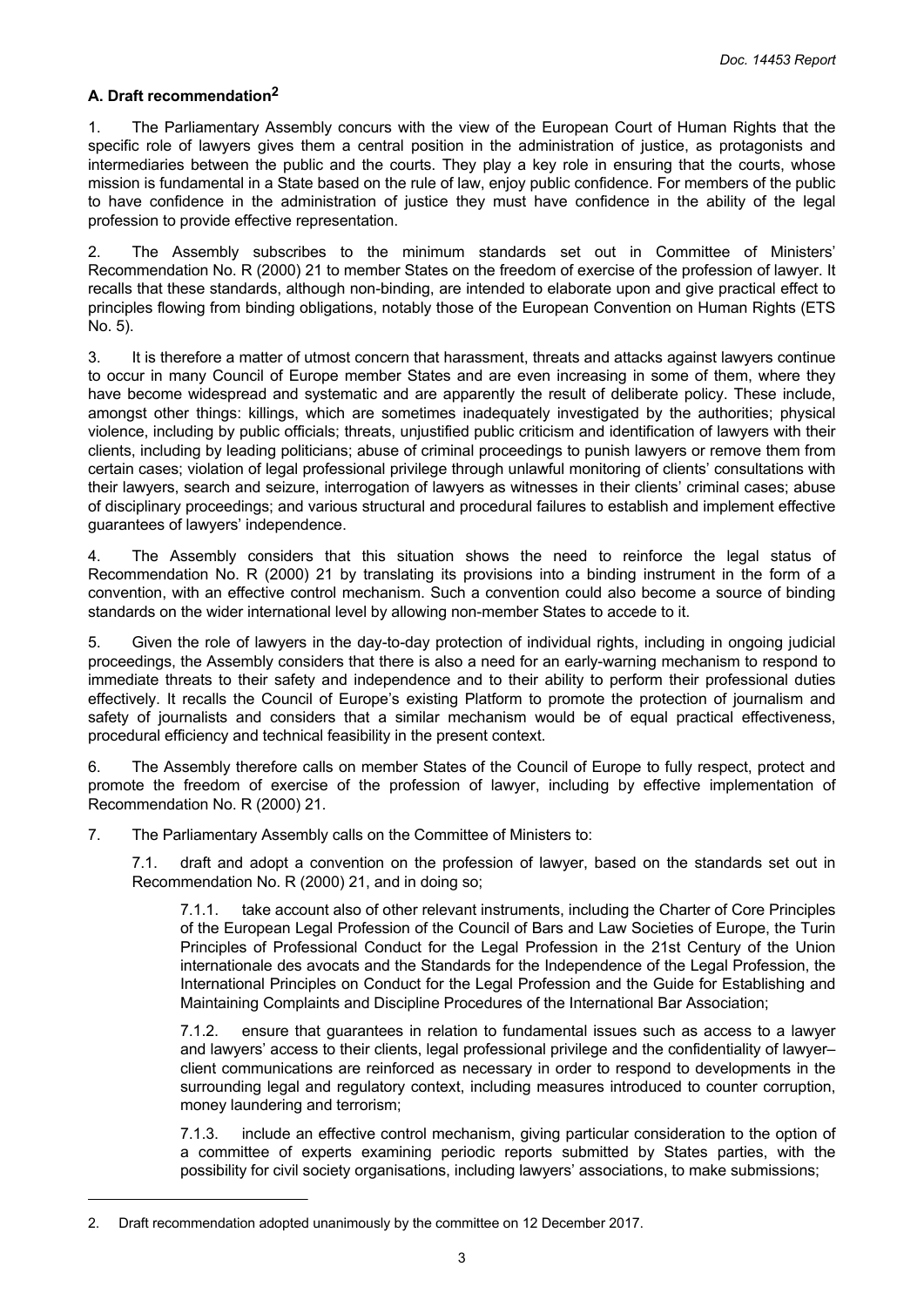7.1.4. consider opening the convention to accession by non-member States;

7.2. establish an early-warning mechanism to respond to immediate threats to lawyers' safety and independence and to their ability to perform their professional duties effectively, modelled on the Platform to promote the protection of journalism and safety of journalists. In this connection, the Assembly reiterates the call made in its [Recommendation](http://assembly.coe.int/nw/xml/XRef/Xref-DocDetails-en.asp?FileId=22501) 2085 (2016) "Strengthening the protection and role of human rights defenders in Council of Europe member States" to establish a platform for the protection of human rights defenders, which would include lawyers;

7.3. set up activities, including bilateral co-operation activities, to enhance implementation of Recommendation No. R (2000) 21 pending ratification of a new convention by member States;

7.4. fully implement [Recommendation 2085 \(2016\).](http://assembly.coe.int/nw/xml/XRef/Xref-DocDetails-en.asp?FileId=22501)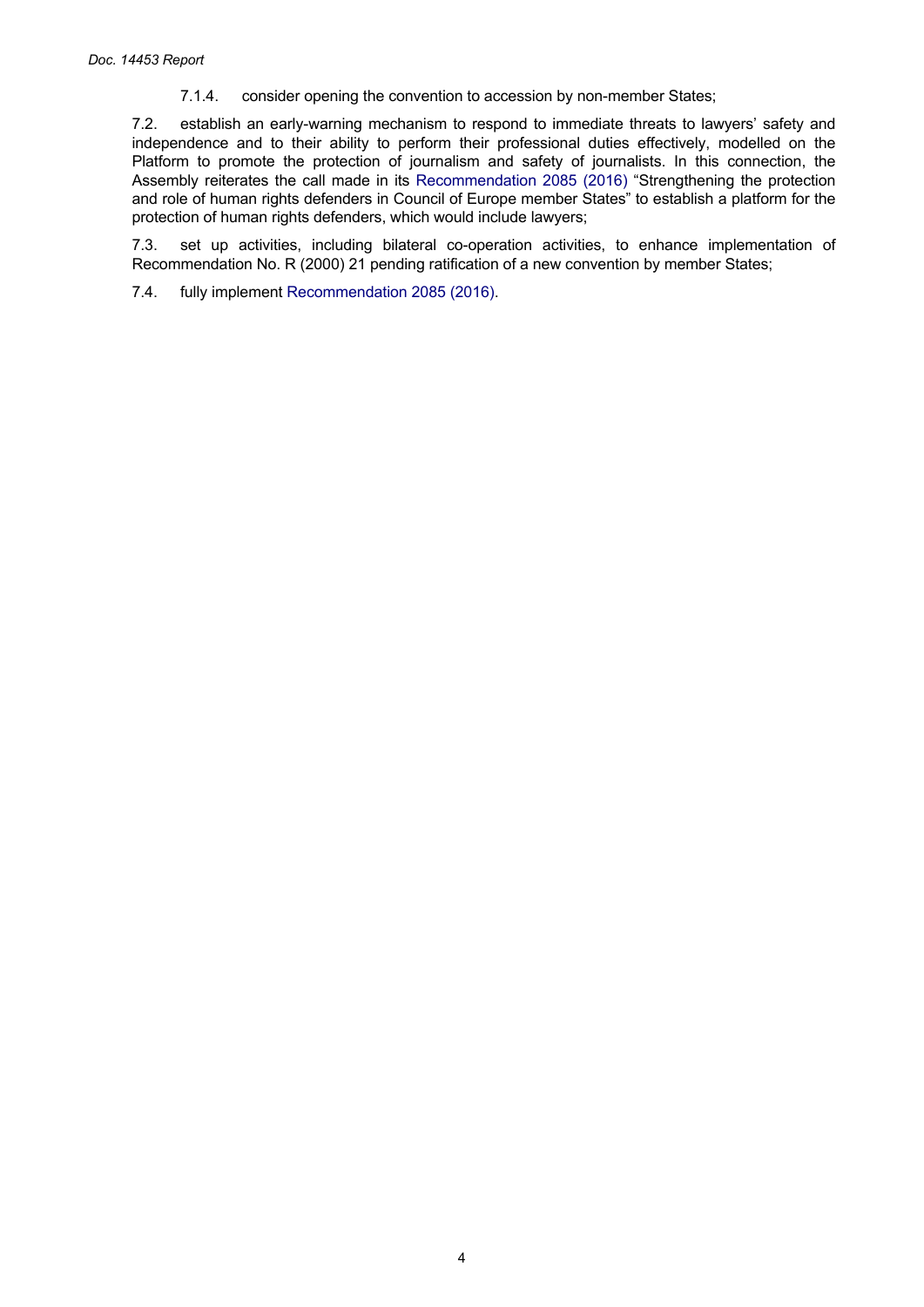#### <span id="page-4-0"></span>**B. Explanatory memorandum by Ms Sabien Lahaye-Battheu, rapporteur**

#### **1. Introduction**

1. The present report is based on a motion for a recommendation tabled by Mr Fabritius and others on 13 October 2016. The Committee on Legal Affairs and Human Rights appointed me as rapporteur at its meeting on 7 March 2017.

2. The motion underlines the essential contribution of lawyers to ensuring respect for the rule of law by defending individual freedoms, notably under Article 6 of the European Convention on Human Rights (ETS No. 5, "the Convention"), which protects the right to a fair trial. It observes that when the rule of law is under threat, the rights associated with exercise of the profession of lawyer are also often restricted.

3. The motion notes that certain international standards on rights relating to the exercise of the profession of lawyer already exist, including the Council of Europe Committee of Ministers' detailed Recommendation No. R (2000) 21 on the freedom of exercise of the profession of lawyer and the 1990 United Nations Basic Principles on the Role of Lawyers. These standards are set out in non-binding instruments, however; whilst Article 6.3.*c* of the Convention establishes rights to legal representation and legal aid in criminal proceedings, there are no binding international standards regulating the profession of lawyer, and domestic regulation varies between States.

4. To avoid any uncertainty, for the purposes of this report I will concentrate primarily on "lawyers" in the sense of those who work in private practice or for firms of lawyers providing legal advice and representation to external clients, and whose professional activity is regulated by a lawyers' professional body, as opposed to government lawyers or academic lawyers for example. This corresponds to the definition applied in Committee of Ministers Recommendation No. R (2000) 21. I will also address the situation of in-house counsel (i.e. lawyers who are employees of a firm primarily engaged in some other area of activity), as this has been brought to my attention subsequently.

5. During the preparation of this report, the committee organised two hearings. The first took place in Strasbourg on 12 October 2017, with the participation of Mr Laurent Pettiti and Mr Piers Gardner of the Council of Bars and Law Societies of Europe (CCBE) and Ms Ayse Bingol Demir, a Turkish lawyer. The second took place in Paris on 13 November 2017 with the participation of Mr Khalid Baghirov, an Azerbaijani lawyer, Mr Milan Antonijevic of YUCOM, the Lawyers' Committee for Human Rights, Serbia, and Mr Florian Irminger of the Human Rights House Foundation. I also met representatives of various professional associations, including the Union internationale des avocats (UIA), the Law Society (which represents solicitors in England and Wales), the Association of Corporate Counsel (ACC) and the Institut voor bedrijfsjuristen (IBJ, the Belgian Institute of Corporate Counsel), in Brussels on 14 November 2017.

#### **2. The role of lawyers as actors of justice, protecting rights and upholding the rule of law**

6. Lawyers play an important role throughout individuals' interaction with the authorities in relation to the exercise and protection of their rights. This is particularly so within the judicial system. As the European Court of Human Rights has recognised, "[t]he specific situation of lawyers gives them a central position in the administration of justice as intermediaries between the public and the courts. They therefore play a key role in ensuring that the courts, whose mission is fundamental in a State based on the rule of law, enjoy public confidence. However, for members of the public to have confidence in the administration of justice they must have confidence in the ability of the legal profession to provide effective representation. (...) Lawyers (...) are protagonists in the justice system, directly involved in its functioning and in the defence of a party."<sup>3</sup> Indeed, as well as assisting individuals in defending their rights, lawyers also contribute to the efficient functioning of the judicial system: in the United Kingdom, for example, the president of the Supreme Court argued that reductions in legal aid leading to an increase in unrepresented litigants would mean that "court hearings will last longer [and] the burden on court staff and judges will increase".<sup>4</sup>

7. The role played by lawyers in ensuring effective protection of individual rights extends beyond the judicial system. They provide legal advice prior to judicial proceedings and in alternative dispute resolution proceedings, when important issues may be resolved without recourse to often over-burdened domestic judicial systems; indeed, independent expert legal advice may discourage unrealistic clients from pursuing non-meritorious cases through the judicial system. It can also be recalled that the domestic remedy for alleged

<sup>3.</sup> *Morice v. France*, Application No. 29369/10, judgment of 23 April 2015 (Grand Chamber), paragraphs 132 and 148.

<sup>4. &</sup>quot;Lord Neuberger, UK's most senior judge, voices legal aid fears", BBC News, 5 March 2013.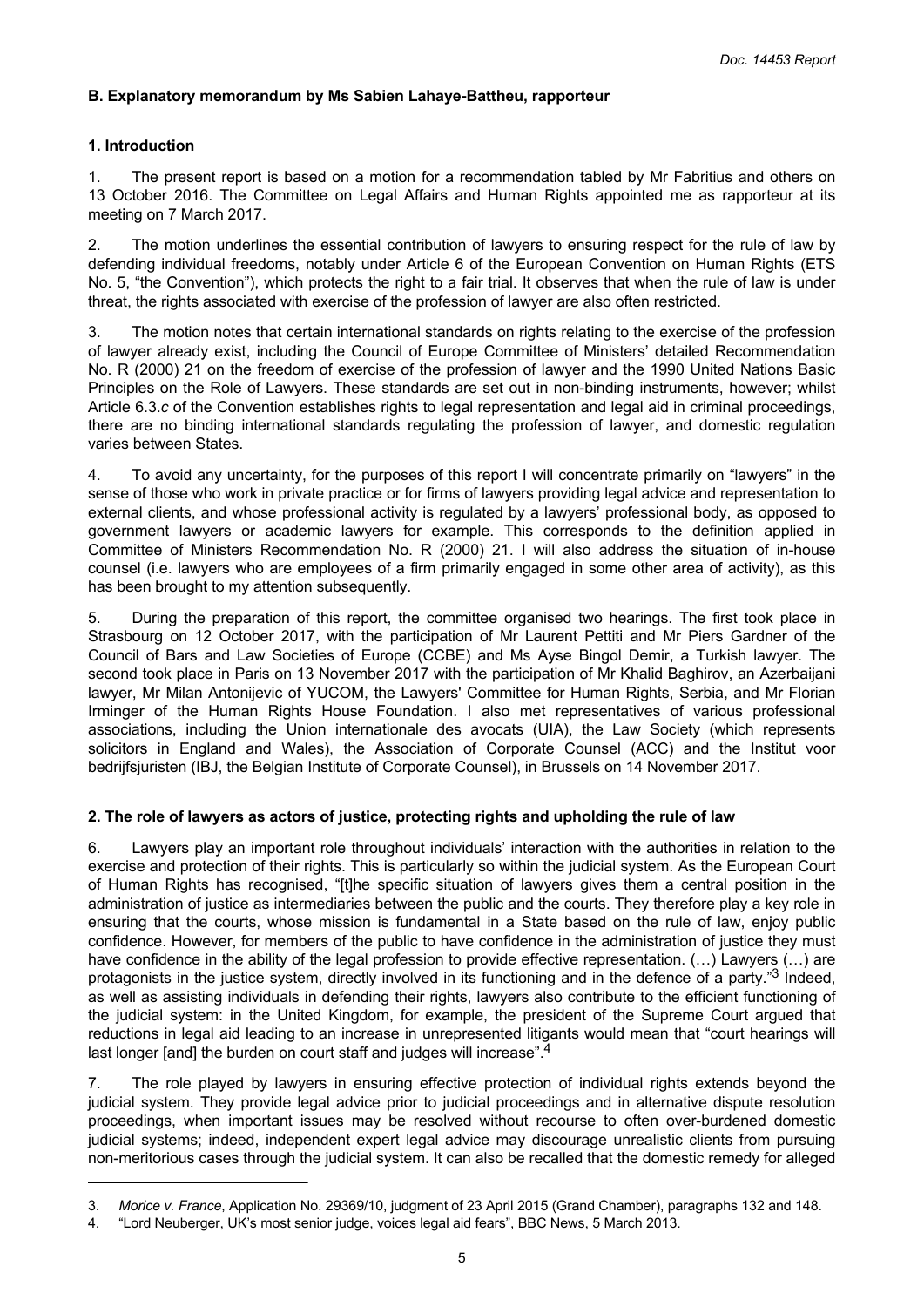<span id="page-5-0"></span>violations of Convention rights required under Article 13 need not necessarily be judicial to be effective: legal advice and representation in administrative proceedings, including in such important areas as social security, employment or asylum, may thus also be important to ensure effective protection of Convention rights.

### **3. The situation of lawyers in Europe today**

8. Given the importance of lawyers to ensuring respect for human rights and the rule of law, it is a matter of utmost concern that harassment, threats and attacks against lawyers continue to occur in many Council of Europe member States and are even increasing in some.

9. This phenomenon is not limited to Europe. In June 2017, the United Nations Human Rights Council adopted a resolution on the independent and impartiality of the judiciary, jurors and assessors, and the independence of lawyers.<sup>5</sup> Having condemned "all acts of violence, intimidation or reprisal, from any quarter and for any reason, against judges, prosecutors and lawyers, and [reminded] States of their duty to uphold the integrity of judges, prosecutors and lawyers and to protect them, as well as their families and professional associates, against all forms of violence, threat, retaliation, intimidation and harassment, whether from State authorities or non-State actors, resulting from the discharging of their functions, and to condemn such acts and bring the perpetrators to justice", the Human Rights Council expressed its "deep concern about the significant number of attacks against lawyers and instances of arbitrary or unlawful interference with or restrictions to the free practice of their profession, and [called] upon States to ensure that any attacks or interference of any sort against lawyers are promptly, thoroughly and impartially investigated and that perpetrators are held accountable".

Although the present report is not intended to present an exhaustive review of the situation of lawyers in Council of Europe member States, certain national situations are of particular concern. Even though these are already broadly familiar to the Assembly, it is worth recalling them here in order to underline the urgency of enhancing protection of the profession of lawyer at European level.

11. In Azerbaijan, three successive lawyers were prevented from representing the well-known human rights defender Leyla Yunus: Javad Javadov, who was dismissed from her case on the basis of a supposed conflict of interests due to his having been made a witness in it;6 Alaif Gasanov, who was disbarred after being found guilty of defamation on account of comments concerning the behaviour of Ms Yunus' cell-mate;<sup>7</sup> and Khalid Baghirov, who was disbarred for having criticised the fairness of the trial of another of his clients, the leading opposition politician Ilgar Mammadov. $8$  Another well-known case is that of Intigam Aliyev, a human rights lawyer, head of the Legal Education Society and legal representative in 200 applications before the European Court of Human Rights, who in April 2015 was sentenced to seven and a half years' detention for offences including tax evasion and illegal business activity (until the Supreme Court ordered his release in March 2016).<sup>9</sup> Amnesty International declared him a prisoner of conscience<sup>10</sup> and the International Bar Association and the CCBE awarded him their human rights awards in 2015 and 2016 respectively. When Mr Aliyev was arrested, his house was searched and the files of over 100 clients whom he represented before the European Court of Human Rights were seized: the Court later found this to be a violation of Azerbaijan's obligation under Article 34 of the Convention not to hinder in any way the effective exercise of the right of individual application to the Court.<sup>11</sup> In September 2014, four of Mr Aliyev's five lawyers were removed from his case on account of a supposed conflict of interest, after the prosecutor summoned them as witnesses. Other cases include those of Elchin Sadigov, who had represented his client's allegations of torture by the police, and who along with his brother was subsequently threatened and harassed by the authorities,<sup>12</sup> and Elchin Mammad, a lawyer, president of an association providing legal education and editor-in-chief of a newspaper reporting on human rights issues, who was detained and had his telephone and computer seized at the border on the strength of a travel ban that had in fact been suspended.<sup>13</sup>

<sup>5.</sup> A/HRC/35/L.20, 19 June 2017.

<sup>6. &</sup>quot;Azerbaijan: Ongoing judicial harassments and deprivation of her lawyers against Mr Leyla Yunus", International Federation for Human Rights (FIDH), 6 November 2014.

<sup>7. &</sup>quot;Human Rights Lawyers at Risk", Human Rights House Foundation, 10 September 2015.

Ibid.

<sup>9. &</sup>quot;Re: Concerns regarding Mr Intigam Aliyev, a human rights lawyer", letter from the President of the CCBE to the President of Azerbaijan, 22 January 2015.

<sup>10. &</sup>quot;Azerbaijan: Activist detained on trumped-up charges: Intigam Aliyev", Amnesty International, 12 August 2014.

<sup>11.</sup> *Annagi Hajibeyli v. Azerbaijan*, Application No. 2204/11, judgment of 22 October 2015.

<sup>12. &</sup>quot;Re: Concerns regarding the ongoing harassment of Mr Elchin Sadigov and his family", letter from the President of the CCBE to the President of Azerbaijan, 17 November 2016.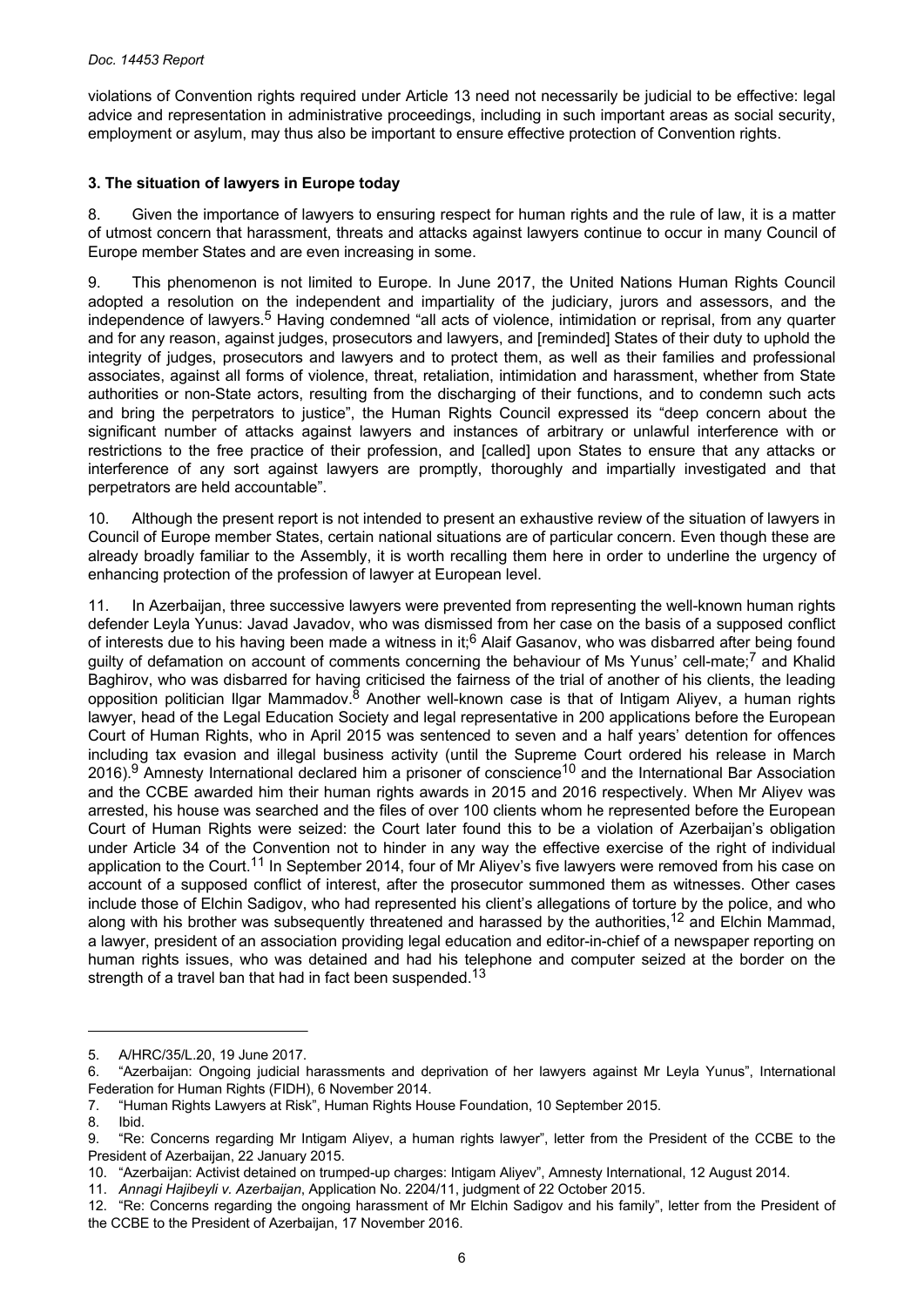12. A further concern in relation to Azerbaijan is the recent reform of the legal profession. Azerbaijan is unusual in that since its independence, both bar association-registered lawyers and other legal practitioners have had rights of audience. According to information received from the "Group of Practicing Lawyers", an informal network of independent, "non-Bar" lawyers of Azerbaijan, there are fewer than 1 000 bar associationregistered lawyers (most of whom are based in the capital, Baku), but around 8 000 "non-Bar" practitioners. Azerbaijan has by far the lowest ratio of lawyers to head of population (10:100 000, compared to a European average of 147:100 000; the second lowest ratio is 37:100 000, in Bosnia and Herzegovina).<sup>14</sup> Recently adopted legislation will limit rights of audience to bar-registered lawyers, who currently enjoy a monopoly only in criminal cases.<sup>15</sup> This risks severely restricting individuals' choice of legal representative in court proceedings. Although the number of registered lawyers has been increasing, by 22% between 2010 and 2014, entry to the profession is regulated by the Collegium of Advocates' (bar association) Qualification Commission. The International Bar Association (IBA) notes that the Qualifications Commission, a majority of whose members are appointed by the Ministry of Justice and the Supreme Court, is "widely seen to be strongly influenced by the government". The IBA considers that the Collegium as a whole "is not an independent institution capable of protecting the interests of the legal profession in Azerbaijan. Instead, it is acting as an arm of government, frequently subjecting members involved in politically motivated trials to biased disciplinary proceedings resulting in disbarment". The Collegium is also unusual by international standards in that it controls the allocation of cases to its members, including by removing them from cases, "sometimes ... for reasons that observers believed were questionable".<sup>16</sup> The reforms therefore risk undermining public confidence in the ability of lawyers to provide effective representation, access to justice and hence public confidence in the judicial system as a whole, with detrimental consequences for the rule of law in Azerbaijan.<sup>17</sup>

13. Lawyers in the Russian Federation have also been subject to various forms of interference, intimidation and violence:

- In autumn 2014, Tatiana Akimtseva and Vitaliy Moiseyev, who both represented a witness in the trial of an organised crime boss, were killed, one shortly before and the other immediately after the jury found him guilty.
- Vitaly Cherkasov was physically attacked by self-identified "Orthodox Church activists" when representing a lesbian, gay, bisexual, transgender and intersex (LGBTI) rights activist; the police did not respond to his request for assistance and refused to investigate the attack.<sup>18</sup>
- Arkady Chaplygin, head of a bar association specialising in cases relating to military conscription and engaged on cases challenging municipal electoral results, was physically assaulted by unknown assailants who forced their way into his office.<sup>19</sup>
- Dmitry Egoshin was threatened by suspects during a police line-up at which his client, who had been physically assaulted by police and private security guards, was required to identify those responsible.<sup>20</sup>
- Irinia Khrunova, the lawyer of imprisoned Pussy Riot member Nadezhda Tolokonnikova, was accused of plotting against the prison administration by one of the members of a delegation sent by the Presidential Human Rights Council to inspect her client's detention conditions, and the prison governor lodged a criminal complaint of corruption against her for having "blackmailed" him in order to obtain better conditions for her client.<sup>21</sup>

19. "Human Rights Lawyers at Risk", op. cit.

<sup>13. &</sup>quot;Re: Concerns regarding Azerbaijani lawyer Elchin Mammad", letter from the President of the CCBE to the President of Azerbaijan, 14 September 2016.

<sup>14.</sup> Report on "European judicial systems – Edition 2016 (2014 data): efficiency and quality of justice", European Commission for the Efficiency of Justice (CEPEJ).

<sup>15.</sup> According to information received from the "Group of Practicing Lawyers" in October 2017. It should be noted that the 2016 CEPEJ report indicates that registered lawyers already enjoy a monopoly of legal representation also in civil cases.

<sup>16. &</sup>quot;Report to the [UN] Human Rights Committee, Azerbaijan Country Report Task Force, 11th Session, 7-31 March 2016", International Bar Association's Human Rights Institute.

<sup>17.</sup> In this connection, see also "Azerbaijan: new law 'likely to harm' profession of lawyer", statement of Mr Schennach and Mr Preda, co-rapporteurs of the Parliamentary Assembly for the monitoring of Azerbaijan, 10 November 2017.

<sup>18. &</sup>quot;Mid-term Report – Review of the implementation of recommendations with respect to the rule of law and the role of lawyers accepted by the Russian Federation during the UPR in 2013", Lawyers for Lawyers, 15 May 2016.

<sup>20. &</sup>quot;Re: Concerns regarding threats against lawyer Dmitry Egoshin", letter from the President of the CCBE to the President of the Russian Federation, 24 February 2014.

<sup>21. &</sup>quot;Re: Concerns regarding the defamation campaign against Irina Khrunova, a human rights lawyer", letter from the President of the CCBE to the President of the Russian Federation, 14 October 2013.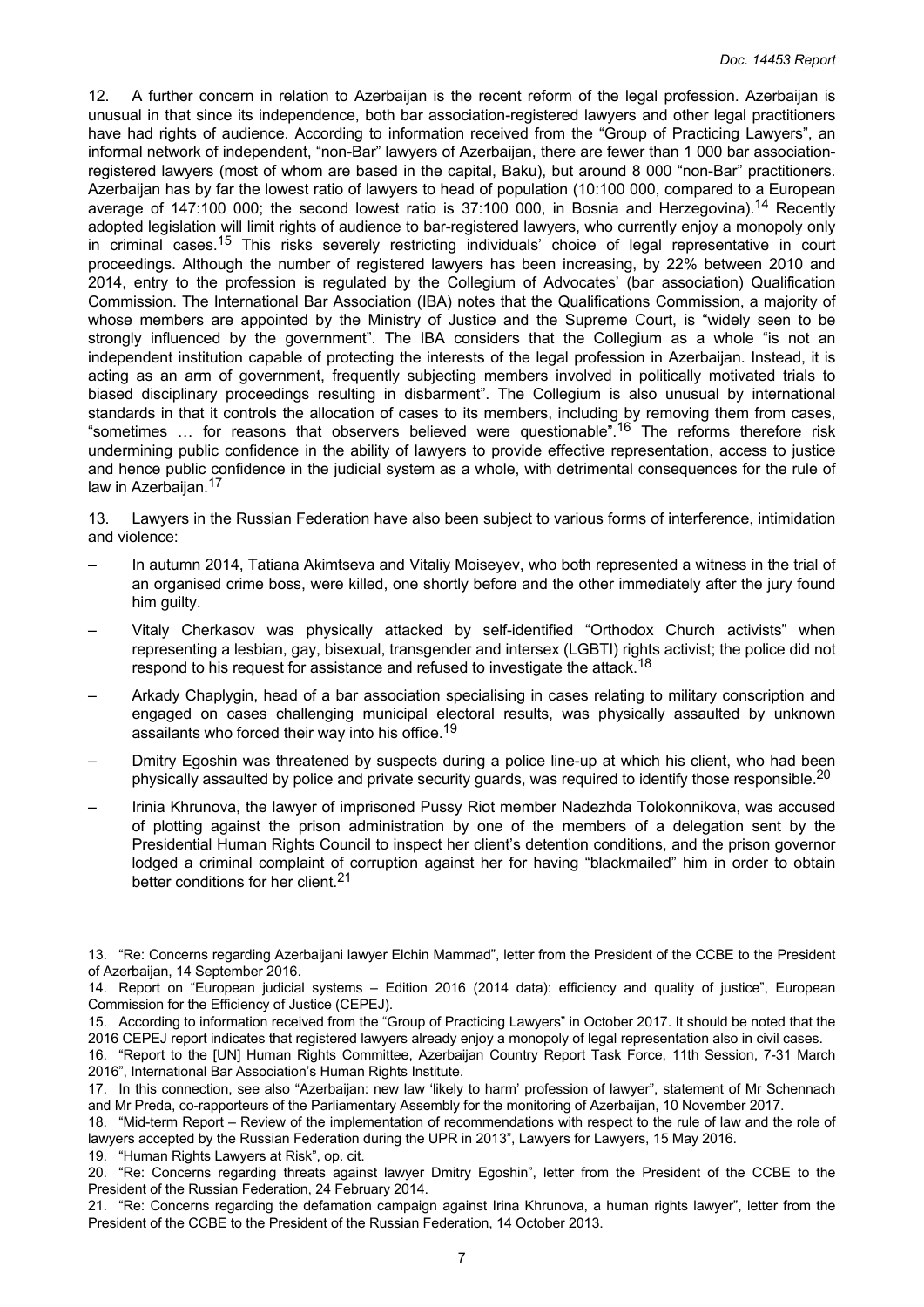- Murad Musayev, who represented a Chechen accused of killing a Russian army colonel, was himself accused of witness tampering and interference with the court's work.<sup>22</sup>
- Yegor Mylnikov was twice suspended from his client's case by being examined as a witness in it and was threatened with loss of his defence lawyer status following a disciplinary complaint; the courts later found his interrogation to have been illegal and intended only to remove him from his clients' case, and all charges against him were dismissed.<sup>23</sup>
- Georgy Antonov, who represented two senior Interior Ministry officials charged with corruption (both of whom had been in the process of investigating corruption themselves, and one of whom reportedly committed suicide during interrogation), was interrogated as a witness in his clients' case and consequently removed from it, following which criminal proceedings were brought against him, his home was searched and legal documents in his possession were seized.<sup>24</sup>
- In May 2016, Marina Moshko was interrogated as a witness in her client's case, with the result that she was removed from his case, and her offices were searched and files examined.<sup>25</sup>

14. The situation in the North Caucasus is particularly alarming, as noted in Assembly [Resolution](http://assembly.coe.int/nw/xml/XRef/Xref-DocDetails-en.asp?FileId=23675) 2157 [\(2017\)](http://assembly.coe.int/nw/xml/XRef/Xref-DocDetails-en.asp?FileId=23675) "Human rights in the North Caucasus: what follow-up to [Resolution](http://assembly.coe.int/nw/xml/XRef/Xref-DocDetails-en.asp?FileId=17870) 1738 (2010)?", which found that "lawyers defending victims of human rights violations have themselves become targets of aggression, intimidation and trumped-up criminal charges in reprisal for their work". A 2013 report by Amnesty International listed numerous cases, including the following:

- Sapiyat Magomedova was beaten by police in Dagestan after being denied access to her detained client: when she tried to have the officers responsible prosecuted, charges were brought against her; the Russian Supreme Court eventually decided that no investigation was possible, despite there being evidence to corroborate her case.
- Irina Kodzaeva was subject to a similar ordeal in North Ossetia. Ingushetian lawyer Batyr Akhilgov was subject to repeated attempts by judges to have disciplinary proceedings opened against him, although all were rejected by the bar association.
- In Ingushetia, Maryam Esmurzieva and her children were threatened by the head of the police station where her client had been tortured.<sup>26</sup>
- A 2015 report by Human Rights Watch on Dagestan mentions the cases of Magomed Guchuchaliev, who had represented insurgents, and was killed outside his house, the second lawyer from his form to be killed within 18 months; Murad Magemadov, attacked outside a courthouse by assailants suspected of being associated with the victim of the murder with which his client was charged; the police decided not to launch a criminal case over the attack; and Sapiyat Magomedova (also mentioned in the Amnesty report), who has received repeated death threats and against whom the Ministry of Internal Affairs filed a defamation lawsuit for accusing police of torturing a client.<sup>27</sup>
- Magamed Abubakarov, a human rights lawyer in Kabardino-Balkaria, began receiving threats in 2007; in 2011, he was seriously injured in a suspicious car accident involving police; and in 2013, he received further threats by telephone and, following a complaint to the police, by anonymous letter.<sup>28</sup>
- Taisiya Baskayeva, who has represented many applicants before the European Court of Human Rights, was detained in Moscow, transferred to North Ossetia and charged by North Ossetian investigators with 42 counts of fraud relating to compensation awarded to her clients by the Court for having served in North Ossetia's state of emergency region.<sup>29</sup>

<sup>22. &</sup>quot;Charges Dropped Against Lawyer Who Defended Murderers of Anna Politkivskaya", *Moscow Times*, 18 February 2015.

<sup>23. &</sup>quot;Russian Federation – Court: Interrogation of lawyer illegal", Lawyers for Lawyers, 3 November 2014.

<sup>24. &</sup>quot;Russian Federation: ICJ concerned at prosecution of lawyer Georgy Antonov", International Commission of Jurists, 22 July 2014.

<sup>25. &</sup>quot;Russian Federation: Improper interrogation of a lawyer", Lawyers for Lawyers, 20 May 2016.

<sup>26. &</sup>quot;The Circle of Injustice: Threats and Pressure Faced by Lawyers in the North Caucasus", Amnesty International, March 2013.

<sup>27. &</sup>quot;Invisible War: Russia's Abusive Response to the Dagestan Insurgency", Human Rights Watch, June 2015.

<sup>28. &</sup>quot;Re: Concerns regarding the situation of lawyer, Mr Magamed Abubakarov", letter from the President of the CCBE to the Minister of Internal Affairs of the Kabardino-Balkaria Republic, 19 February 2013.

<sup>29. &</sup>quot;Russian Federation: ICJ concerned at arrest of lawyer Taisiya Baskayeva", International Commission of Jurists, 7 March 2014.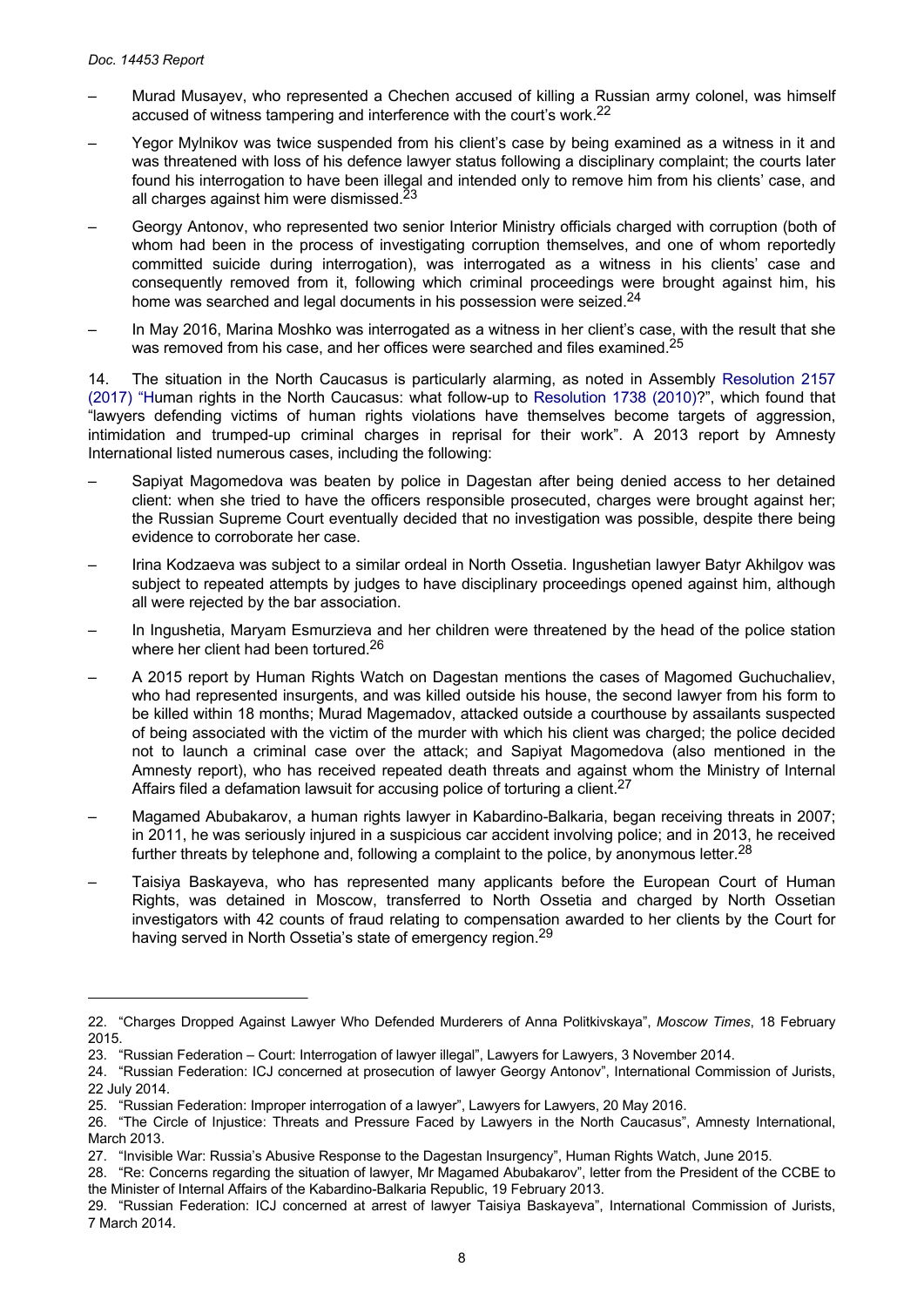15. The Grozny offices of the "Joint Mobile Group" (JMG) of volunteer human rights lawyers investigating human rights abuses in Chechnya were set on fire in 2014 and attacked again by an organised mob in 2015; in 2016, a bus carrying JMG lawyers and journalists was blocked by cars driven by masked men, who proceeded to physically assault its occupants and then set the bus on fire, and shortly after a group of armed, masked men attacked the JMG office in Ingushetia.<sup>30</sup> The Supreme Court of the Chechen Republic accused Marina Dubrovina and Dokka Itslaev of "defaming the honour and dignity of a lawyer" and recommended their disbarment after they raised their clients' allegations of torture by the police.<sup>31</sup> When Shamil Magomedov was in Moscow in October 2017, shortly after the acquittal of one of his clients, a law- enforcement officer visited his home in Dagestan asking about his whereabouts and "why he complained so much to law-enforcement authorities".<sup>32</sup>

16. In Turkey, the situation of lawyers following the failed coup d'état of July 2016 and that of lawyers representing Kurdish clients, or otherwise associated with the Kurdish cause, have both given rise to grave concerns. According to the CCBE, by 13 September 2017, 1 343 lawyers were subject to criminal prosecution and 524 had been arrested since the coup. These included 18 lawyers who had been representing the university lecturer and teacher dismissed under the emergency decree-laws.<sup>33</sup> Further mass arrests of lawyers accused of links with the Gülen movement include those of 19 lawyers in Kahramanmaras province, 11 lawyers in Denizli province, arrest warrants for 62 members of the Istanbul Bar Association, 34 22 lawyers in Izmir (including Taner Kilic, chair of Amnesty International Turkey), <sup>35</sup> 4 lawyers and members of the Human Rights Association (IHD) in Mardin province:  $36$  22 lawyers in Antalya<sup>37</sup> and 50 lawyers in Istanbul.  $38$  On 9 May 2017, Mustafa Özben, a lawyer and academic at a university shut down by the Turkish Government on account of alleged links to the Gülen movement, was abducted in Ankara, following which his wife filed a complaint with the Turkish Constitutional Court alleging that he was kidnapped by the Turkish intelligence services.<sup>39</sup> In July 2017, three lawyers were imprisoned for up to 12 years on charges relating to links to the Gülen movement.<sup>40</sup> The CCBE has referred to a statement by the Adana Bar Association expressing its members' "'fear' and 'concern' about possible reprisals against lawyers …, the decision made by some not to provide legal assistance to people detained in relation to the failed coup, and the negative treatment they faced from the police and prosecutors if they represented the detainees". There have also been mass arrests of lawyers associated with the Kurdish community: recent examples include nine lawyers arrested along with 210 other members of the HDP party,<sup>41</sup> the arrest and physical abuse of a lawyer as one of 568 persons detained as part of an investigation into the HDP.<sup>42</sup> and the arrest of nine members of the Libertarian Lawyers' Association who were representing the 46 lawyers already on trial for participating in the defence of Abdullah Ocalan.<sup>43</sup> Even more disturbing was the 2015 killing of Tahir Elci, head of the Diyarbakir Bar Association and a leading Kurdish lawyer, who was shot dead at a press conference by unidentified gunmen, a few weeks after a criminal investigation for "terrorist propaganda" had been opened against him.<sup>44</sup>

<sup>30. &</sup>quot;Mid-term Report", op. cit.

<sup>31. &</sup>quot;Stop the Harassment of Human Rights Lawyers", Civil Rights Defenders, 21 October 2016.

<sup>32. &</sup>quot;Russian Federation: authorities must repudiate intimidation of lawyer", International Commission of Jurists, 27 October 2017.

<sup>33. &</sup>quot;Re: Concerns regarding 18 lawyers taken into custody in Ankara, Istanbul and Diyarbakir", letter from the President of the CCBE to the President of Turkey, 13 September 2017.

<sup>34. &</sup>quot;Re: Concerns regarding the ongoing persecution of lawyers in Turkey", letter from the President of the CCBE to the President of Turkey, 6 April 2017.

<sup>35. &</sup>quot;Re: Concerns regarding the arrest of 23 lawyers", letter from the President of the CCBE to the President of Turkey, 13 June 2017.

<sup>36. &</sup>quot;Re: Concerns regarding the arrest and detention of lawyers Ziya Bagi, Seher Acay, Fevzi Adsiz, and Mahmut Bingul", letter from the President of the CCBE to the President of Turkey, 8 December 2016.

<sup>37. &</sup>quot;Re: Concerns regarding the situation of Turkish lawyers, including Munip Ermis, Vice president of the Progressive Lawyers Association", letter from the President of the CCBE to the President of Turkey, 12 September 2016.

<sup>38. &</sup>quot;Re: Concerns regarding the situation of Turkish lawyers following the 15 July coup attempt", letter from the President of the CCBE to the President of Turkey, 19 August 2016.

<sup>39. &</sup>quot;Wife Accuses Turkey's Intel Of Abducting Her Husband, Files A Complaint With Top Court", Stockholm Center for Freedom, 21 July 2017.

<sup>40. &</sup>quot;13 lawyers given prison sentences of up to 12 years due to Gülen links", turkishminute.com, 18 July 2017.

<sup>41. &</sup>quot;Re: Arrest of nine Turkish lawyers", letter from the President of the CCBE to the President of Turkey, 13 January 2017.

<sup>42. &</sup>quot;Re: Concerns regarding the arrest and beating of Turkish human rights lawyer Tugay Bek", letter from the President of the CCBE to the President of Turkey, 21 December 2016.

<sup>43. &</sup>quot;Re: Concerns regarding the arrest of members of the Libertarian Lawyers' Association", letter from the President of the CCBE to the President of Turkey, 10 May 2016.

<sup>44. &</sup>quot;Turkish human rights lawyer shot dead during press conference", *The Guardian*, 29 November 2015.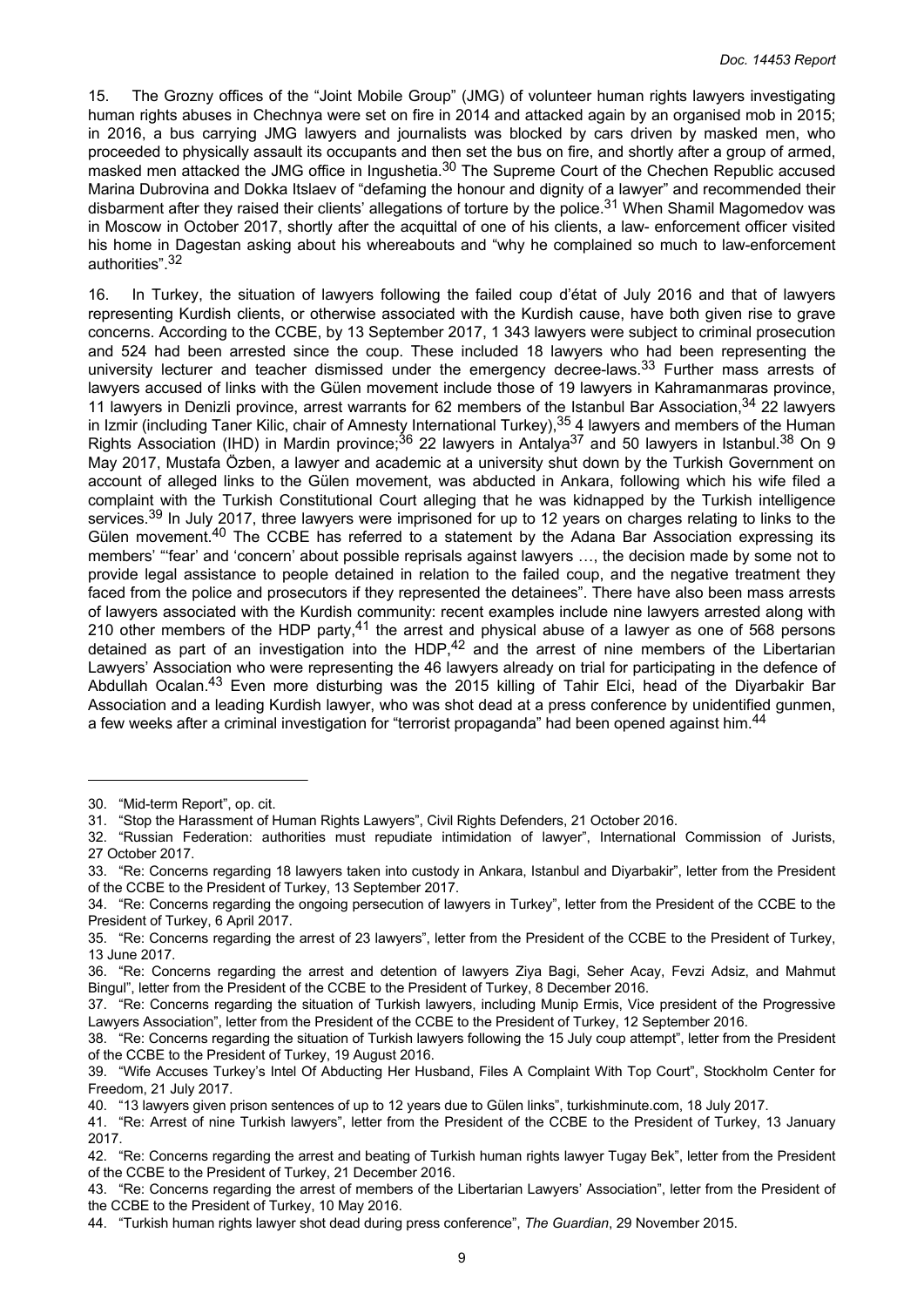17. More generally, the decree laws introduced under Turkey's state of emergency reduced the rights of the defence: as noted in the explanatory memorandum to Assembly [Resolution 2156](http://assembly.coe.int/nw/xml/XRef/Xref-DocDetails-en.asp?FileId=23665) (2017) on the functioning of democratic institutions in Turkey, "access by detainees to a lawyer could be restricted for up to five days, and there were also restrictions on the right to a lawyer of their own choice or their right to confidential conversations with their lawyers. In addition to these legal hurdles, … lawyers also face a series of practical obstacles when visiting their clients, such as restricted visiting hours, or the obligation to make an appointment with their client. While it is obvious that the scale of the arrests and detentions have put an extra burden on the police and the justice system which have limited logistical capacities, this should not be at the expense of the most basic rights of the defence, such as access to a lawyer". (It should be noted that the restriction on access to a lawyer during the first five days of detention was lifted on 23 January 2017.)

18. There have been numerous cases of interference, intimidation and attacks against lawyers also in Ukraine. On 14 March 2016, Viktor Loiko was found dead in his apartment in Kharkiv; although there were no apparent injuries on his body, the door had been broken down and his apartment ransacked; independent observers consider that he was killed. Later that same month, Yury Grabovsky, who had been representing a Russian accused of terrorism offences as a military intelligence agent in Luhansk, was found shot dead and buried in an abandoned orchard south of Kyiv. The same day, Oksana Sokolovskaya, who had worked with Mr Grabovsky on the case, asked for and was granted official protection. Two other lawyers, Oleksandr Gruzkov of Kharkiv and Yury Ignatenko, were killed the year before.<sup>45</sup> A report by the Ukrainian National Bar Association covering the period 2013-2016 includes numerous examples of physical attacks on lawyers, often by police and other public officials; threats against lawyers in relation to their professional activities, again often by public officials; criminal prosecution of lawyers, often involving procedural improprieties; questioning of lawyers by investigators as witnesses in their clients' cases, thereby undermining legal professional privilege; destruction of lawyers' property, including several instances of cars being burned; searches of lawyers' premises, often leading to unlawful seizure of material covered by legal professional privilege; and covert surveillance of lawyers.<sup>46</sup> Representatives of the Ukrainian National Bar Association told me that the difficulties faced by its members have grown since 2016, as a result of reform of the investigation and prosecution authorities and procedures combined with increased political pressure to obtain convictions in high-profile cases. As a result, investigators try to force lawyers to withdraw or be removed from certain cases, so that they are replaced by State-appointed lawyers who are under-paid and unmotivated, or more amenable in other ways. The Ukrainian National Bar Association is also very concerned about the fact that a new law on advocacy and advocates is being prepared without any consultation of the profession.

19. Incidents in the above-mentioned States may be particularly widespread and in some cases, apparently the systematic result of deliberate policy, but that does not mean that there have been no problems elsewhere in recent years. A lawyer in France received death threats in connection with her work on behalf of migrants. $47$ In Georgia, Giorgi Mdinaradze was physically attacked by the chief of a police station after giving advice to his client and was subsequently accused by the Ministry of Justice of having "provoked" the police chief; the lawyer representing Mr Mdinaradze was himself detained on administrative grounds, according to the Georgian Bar Association because of his defence of Mr Mdinaradze.48 A lawyer representing Syrian refugees in Greece was served with a court summons in relation to criminal proceedings against her clients and her apartment was broken into by individuals later identified as police officers.<sup>49</sup> In Italy, a lawyer was publicly criticised for representing a certain client by a party political leader and Member of the European Parliament, resulting in insults and threats, including death threats, being made against the lawyer.<sup>50</sup> In the United Kingdom, the Prime Minister had encouraged the Solicitors' Regulatory Authority (SRA) to bring disciplinary proceedings against a particular firm of solicitors; during the course of those proceedings, there was lengthy correspondence between a government ministry and the Solicitors' Regulation Authority, in which both the disciplinary proceedings and the reform of regulation of legal services then being considered by the government were discussed. A former Solicitor General condemned such "pressure" as "wholly inappropriate

<sup>45. &</sup>quot;2017: Ces avocats assassinés, emprisonnés, persécutés dans le monde", Institut des droits de l'homme des avocats européens; "Ukraine: violent death of a lawyer is an attack on the legal profession", International Commission of Jurists, 29 March 2016.

<sup>46. &</sup>quot;Violation of Attorneys' Professional Rights and Guarantees in Ukraine", Ukrainian National Bar Association, February 2016.

<sup>47. &</sup>quot;Une avocate du Barreau de Nice, assurant la défense de migrants, menacée à mort", Press release of the Conseil national des barreaux, 3 July 2017.

<sup>48.</sup> Letter from the President of the CCBE to the President of Georgia, 26 April 2017.

<sup>49. &</sup>quot;Re: Concerns regarding the harassment of Mrs Electra Koutra, a human rights lawyer", letter from the President of the CCBE to the Greek Minister of the Interior, 14 December 2016.

<sup>50. &</sup>quot;Re: Concerns regarding threats against Mr Nicola Canestrini, a lawyer", letter from the President of the CCBE to the Italian prime minister, 12 March 2015.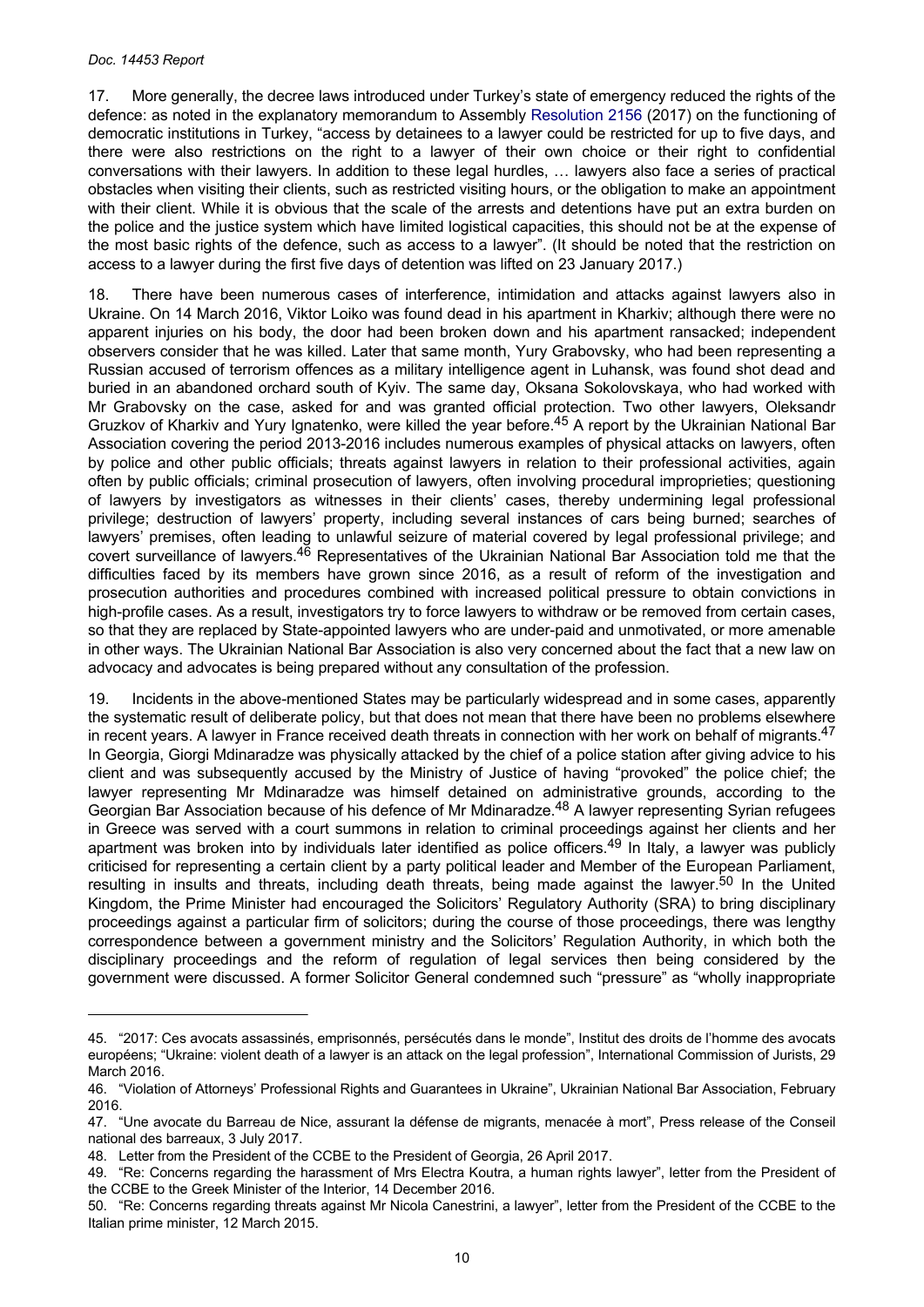<span id="page-10-0"></span>and designed and perceived to subject the SRA to pressure", "an action which undermined the rule of law".<sup>51</sup> The CCBE has submitted information on a variety of problems in other countries including Albania, Armenia, Bosnia and Herzegovina, Estonia, the Republic of Moldova, Lithuania, Serbia and 'the former Yugoslav Republic of Macedonia'.

### **4. Existing international standards**

20. As one would expect, the right to a fair trial, being a fundamental pillar of human rights protection in a State governed by the rule of law, is enshrined in numerous international and regional human rights treaties. As noted above, Article 6 of the European Convention on Human Rights protects the right to a fair trial. This directly addresses several issues of relevance to the exercise of the profession of lawyer. In criminal proceedings, these include the right to have adequate time and facilities for the preparation of the defence, and the right to legal assistance of the individual's own choosing or, if s/he has not sufficient means to pay for it, to free legal assistance when the interests of justice so require. These provisions have been elaborated upon in the Court's case law, which covers issues such as the right to assistance and support by a lawyer throughout criminal proceedings from the moment of being taken into police custody, the right to legal representation during trial *in absentia*, legal aid, the procedural requirements of adversarial proceedings, access to evidence and consultation with a lawyer. Although Article 6 does not contain specific detailed provisions in relation to civil proceedings, the Court's case law has found, for example, that there may be a need in certain circumstances for the State to provide legal aid, and certain principles must be respected in order to ensure equality of arms between the parties.

21. The United Nations International Covenant on Civil and Political Rights (ICCPR), Article 14, also protects the right to a fair trial. The relevant provisions of Article 14 are essentially similar to those of Article 6 of the Convention. The United Nations Human Rights Committee has elaborated on the scope and content of Article 14 ICCPR in its General Comment No. 32, which covers issues, not all explicitly mentioned in Article 14, such as equality of arms, the right to communicate with counsel of one's choosing (including private meetings and confidential communications), and the right of lawyers to advise and represent criminal defendants, in accordance with generally recognised professional ethics, without restrictions, influence and pressure of undue interference from any quarter.

22. Beyond these binding, treaty-based standards, a large number of international and regional instruments address fair-trial issues relevant to the profession of lawyer. These most relevantly include Committee of Ministers Recommendation No. R (2000) 21 on the freedom of exercise of the profession of lawyer and the 1990 United Nations Basic Principles on the Role of Lawyers. Recommendation No. R (2000) 21, for example, covers a range of issues: general principles on the freedom of exercise of the profession of lawyer, which take as their starting point that "[a]ll necessary measures should be taken to respect, protect and promote the freedom of exercise of the profession of lawyer without discrimination and without improper interference from the authorities or the public"; legal education, training and entry into the legal profession; role and duty of lawyers; access for all persons to lawyers, [lawyers'] associations; and disciplinary proceedings. The "Rule of Law Checklist" of the European Commission for Democracy through Law (Venice Commission) includes a section on the independence and impartiality of the Bar, noting that "[t]he Bar plays a fundamental role in assisting the judicial system".

23. Lawyers' associations have also been active in promoting standards in this area. The IBA, for example, has issued Standards for the Independence of the Legal Profession, International Principles on Conduct for the Legal Profession and a Guide for Establishing and Maintaining Complaints and Discipline Procedures. The CCBE has adopted a Charter of Core Principles of the European Legal Profession. The UIA has produced the Turin Principles of Professional Conduct for the Legal Profession in the 21st Century. Most of these instruments were adopted after Committee of Ministers Recommendation No. R (2000) 21.

#### **5. The need for a convention on the profession of lawyer**

24. Whilst certain core issues relevant to fair trial are contained in binding instruments, notably the Convention and the ICCPR, a wide range of other issues of fundamental importance to the profession of lawyer are to be found only in non-binding instruments. The most obvious added value of a convention on the profession of lawyer, therefore, would be its binding nature.

<sup>51. &</sup>quot;Harman demands answers on MoD influence on Leigh Day case", *The Law Society Gazette*, 13 July 2017.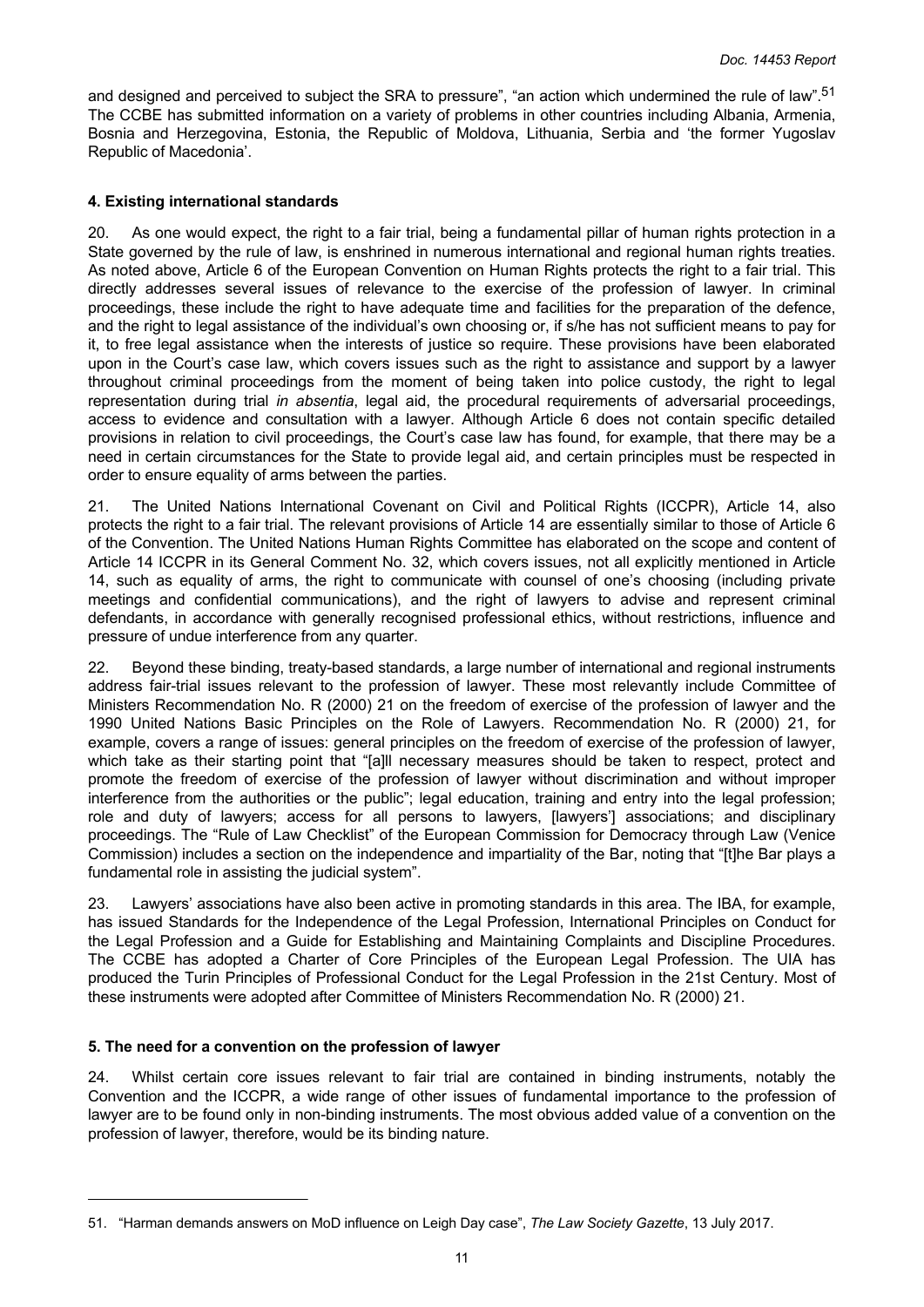#### <span id="page-11-0"></span>*Doc. 14453 Report*

25. As noted in Section 3, the situation of lawyers in many Council of Europe member States is a matter of concern, given their role in protecting human rights and the rule of law and the frequent improper pressure, even to such extremes as physical assault, enforced disappearance and murder, to which they are subject. Transforming existing non-binding standards into a binding instrument would send an important political message concerning the importance of the legal profession and the need for the authorities in member States to take more effective action to guarantee its safety and independence.

26. A further advantage of undertaking intergovernmental work on a draft convention would be the opportunity to update the standards of the now 17-year old Committee of Ministers' recommendation in the light of the numerous texts that have been elaborated in the intervening period, including developments in the case law of the Court.

27. A convention could include a follow-up mechanism, such as a Committee of the Parties or some other, more developed mechanism, as has been the common practice with Council of Europe conventions in recent years.<sup>52</sup> This would help ensure that the binding standards were respected by parties to the convention and give lasting, practical effect to political recognition at Council of Europe level of the need for action in this area.

28. A convention could also be opened to ratification by non-member States, as has almost systematically been the case with recent Council of Europe conventions, including the three mentioned in footnote 50. This would allow States outside the European region to subscribe to the binding standards of the convention, making it a model on the wider international level.

29. Consideration could also be given to the creation, alongside a convention, of a platform to promote the protection of lawyers, taking inspiration from the Platform to promote the protection of journalism and safety of journalists that was created in 2014.<sup>53</sup> This latter platform is intended as "a public space to facilitate the compilation, processing and dissemination of information on serious concerns about media freedom and safety of journalists in Council of Europe member States" and aims to "improve the protection of journalists, better address threats and violence against media professionals and foster early warning mechanisms and response capacity within the Council of Europe".

# **6. Possible scope and content of a convention on the profession of lawyer**

30. All of those bodies consulted during the preparation of this report agreed that a convention should be based mainly on the principles already included in Committee of Ministers Recommendation No. R (2000) 21. Drafting should also take account of other instruments adopted since 2000, including those mentioned in paragraph 22 above, as well as of the subsequent case law of the European Court of Human Rights.

31. The CCBE, UIA and IBJ also agreed that when translating these principles into a convention, certain issues deserved particular attention: its scope, notably in the sense of how the term "lawyer" should be defined; the scope and protection of legal professional privilege; the role of professional bodies (i.e. bar associations in the sense of mandated regulatory bodies); and the need to emphasise the obligations on national authorities to respect and protect the profession of lawyer and promote its role in ensuring the effectiveness of the judicial system and protecting human rights and the rule of law. These issues are, in fact, closely interlinked, as will be illustrated in the following reflections.

32. In some countries, legal advice and representation is provided by legal practitioners who are not registered with a bar association. As noted above, this is particularly problematic in Azerbaijan, where recent reforms will abolish such legal practitioners' rights of audience, despite a severe shortage of registered lawyers. YUCOM informed me that in Serbia, civil society organisations are significant providers of legal advice and representation, especially in human rights cases. This is partly because of a lack of specialisation in this area amongst registered lawyers, but also because Serbia still has no law on legal aid, and so many people are unable to afford the services of registered lawyers. The common concern in relation to both Azerbaijan and Serbia is the relative inaccessibility of legal advice and representation. Whilst there is nothing in principle to prevent national authorities from giving exclusive rights of audience to registered lawyers, this must be done whilst fully respecting individuals' legal rights, as summarised in paragraph 19 above. States are required to take all necessary measures to ensure that all persons have effective access to legal services provided by independent lawyers, as reflected in Principle IV of Recommendation No. R (2000) 21. This

<sup>52.</sup> See for example the 2011 Council of Europe Convention on preventing and combating violence against women and domestic violence, CETS No. 210, Chapter IX; the 2015 Council of Europe Convention against Trafficking in Human Organs, CETS No. 216, Chapter VI; or the 2017 Council of Europe Convention on Offences relating to Cultural Property, CETS No. 221, Chapter V.

<sup>53.</sup> [www.coe.int/en/web/media-freedom](http://www.coe.int/en/web/media-freedom).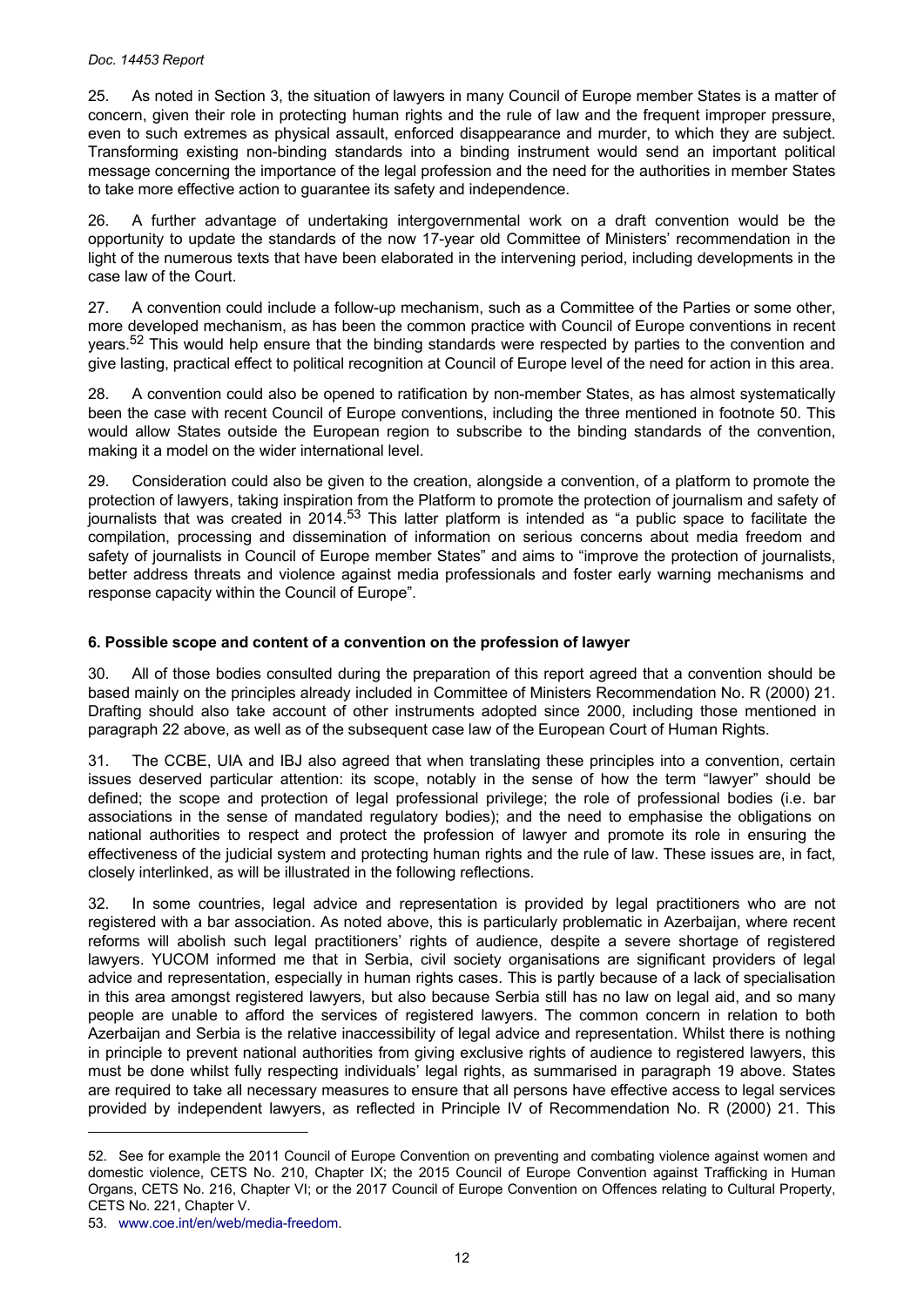implies that a genuinely independent bar association, in the sense of a mandated regulatory body, must be established controlling entry to the profession in such a way as to ensure a sufficient number of properly qualified and trained lawyers; legal aid must be made available in accordance with legal obligations guaranteeing access to justice; but where there are as yet insufficient registered lawyers available or legal aid provision is insufficient to ensure legal representation by registered lawyers in all cases, it may be necessary to extend rights of audience to other suitably qualified and regulated independent legal practitioners.

33. A further issue that has been drawn to my attention is the situation of in-house or corporate counsel, who are neither covered by Recommendation No. R (2000) 21 nor mentioned in the motion for a recommendation. A key issue is that legal professional privilege is not available to protect internal communications between company management and in-house counsel from discovery and disclosure in proceedings; this includes proceedings under European Union competition law, on the basis that the requirement of independence for legal professional privilege to apply is not fulfilled where the lawyer in question is in a relationship of employment with their client.<sup>54</sup> This complex issue merits a more thorough examination, possibly in a separate report.

34. When drafting the convention, careful account should also be taken of developments in the surrounding legal context since the Committee of Ministers adopted its recommendation in 2000. This should include, in particular, laws and regulations intended to counter corruption, money laundering and terrorism. These have often had privacy implications, for instance in relation to surveillance and disclosure requirements, that may require consequential reinforcement of standards on legal professional privilege and confidentiality of lawyer– client communications.

35. In its written contribution to the preparation of this report, the CCBE suggested that not all of the provisions of Recommendation No. R (2000) 21 should be translated into a convention, since some of them manifested standards already made binding by the European Convention on Human Rights. In this connection, the CCBE proposed a more limited set of codified principles, building on certain provisions of the Committee of Ministers' recommendation and based also on its own Charter of Core Principles of the European legal profession of 2006. The idea that a convention should take a selective approach to inclusion of provisions of the recommendation implies a degree of technical reflection more suited to the drafting stage, and is therefore beyond the scope of the present report.

36. As regards the control mechanism, the CCBE has suggested a two-fold approach: using the possibility of petitioning the Assembly under Rule 67 of the Assembly's Rules of Procedure; and a committee of experts appointed to examine periodic reports on implementation submitted by States Parties to the Convention. I have some reservations about the first idea. The Assembly's petitions procedure is very little used and is subject to a series of restrictive conditions, excluding issues that call for "redress of a particular wrong" (which may exclude individual complaints), are under judicial examination at national level (which may exclude complaints relating to ongoing court proceedings) or for which either domestic remedies or recourse to the European Court of Human Rights are available. These restrictions may prevent examination of a number of otherwise relevant situations. The procedure is also dependent on referral of the petition by the Bureau of the Assembly to a committee for substantive examination. Even where a petition is referred to a committee, the outcome would normally be a report whose presentation to the Bureau would necessarily take some time, following which a further Bureau decision on follow-up would be required. I consider that a platform similar to that already established for journalists, as mentioned in paragraph 28 above, would serve much the same purpose and do so more efficiently. In this connection, I recall that in [Recommendation](http://assembly.coe.int/nw/xml/XRef/Xref-DocDetails-en.asp?FileId=22501) 2085 (2016) on strengthening the protection and role of human rights defenders in Council of Europe member States, the Assembly had called for the creation of a platform for the protection of human rights defenders (including lawyers). I note that the Committee of Ministers has not yet given a final response to this proposal.

37. A mechanism based on periodic reporting to a committee of experts would seem to correspond more closely to existing Council of Europe practice in relation to convention control mechanisms. Such a mechanism would be made more transparent and effective by allowing civil society organisations, including lawyers' associations, to make submissions. This proposal should certainly be taken into consideration when drafting a convention on the profession of lawyer.

<sup>54.</sup> *Akzo Nobel Chemicals Ltd & Akros Checnials Ltd v. European Commission*, Case C-550/07P.